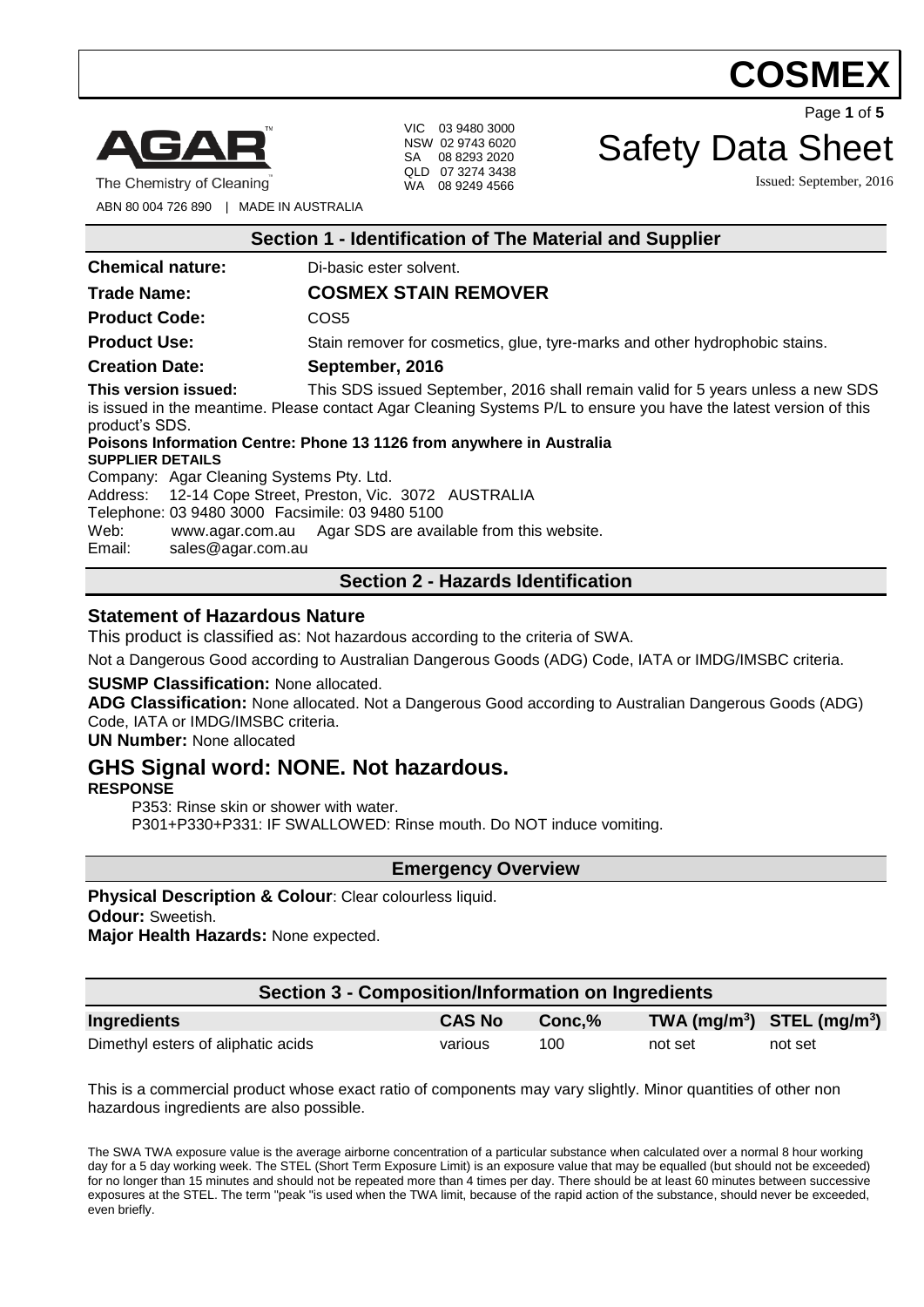# **Section 4 - First Aid Measures**

#### **General Information:**

You should call the Poisons Information Centre if you feel that you may have been poisoned, burned or irritated by this product. The number is 13 1126 from anywhere in Australia (0800 764 766 in New Zealand) and is available at all times. Have this SDS with you when you call.

**Inhalation:** No first aid measures normally required. However, if inhalation has occurred, and irritation has developed, remove to fresh air and observe until recovered. If irritation becomes painful or persists more than about 30 minutes, seek medical advice.

**Skin Contact:** Irritation is unlikely. However, if irritation does occur, flush with lukewarm, gently flowing water for 5 minutes or until chemical is removed.

**Eye Contact:** Immediately flush the contaminated eye(s) with lukewarm, gently flowing water for 5 minutes or until the product is removed, while holding the eyelid(s) open. Obtain medical advice immediately if irritation occurs. Take special care if exposed person is wearing contact lenses.

**Ingestion:** If swallowed, do NOT induce vomiting. Wash mouth with water and contact a Poisons Information Centre, or call a doctor.

### **Section 5 - Fire Fighting Measures**

**Fire and Explosion Hazards**: The major hazard in fires is usually inhalation of heated and toxic or oxygen deficient (or both), fire gases. There is no risk of an explosion from this product under normal circumstances if it is involved in a fire.

On burning this product will emit toxic fumes, including those of oxides of carbon. Carbon monoxide poisoning produces headache, weakness, nausea, dizziness, confusion, dimness of vision, disturbance of judgment, and unconsciousness followed by coma and death.

Fire fighters to wear self-contained breathing apparatus and suitable protective clothing if there is a risk of exposure to vapour or products of combustion.

**Extinguishing Media:** Fine water spray, normal foam, dry agent (carbon dioxide, dry chemical powder).

**Unsuitable Extinguishing Media:** Water jet.

**Fire Fighting:** If a significant quantity of this product is involved in a fire, call the fire brigade.

**Flash point:** 108°C (closed cup). **Upper Flammability Limit:** 12.5.

**Lower Flammability Limit:** 1.5. **Autoignition temperature:** 370°C

**Flammability Class:** C1 Combustible Liquid.

### **Section 6 - Accidental Release Measures**

**Accidental release:** In the event of a major spill, prevent spillage from entering drains or water courses. See below under Personal Protection regarding Australian Standards relating to personal protective equipment. Suitable materials for protective clothing include rubber, PVC. If there is a significant chance that vapours or mists are likely to build up in the cleanup area, we recommend that you use a respirator. Usually, no respirator is necessary when using this product. However, if you have any doubts consult the Australian Standard mentioned below (section 8). Otherwise, not normally necessary.

Stop leak if safe to do so, and contain spill. Absorb onto sand, vermiculite or other suitable absorbent material. If spill is too large or if absorbent material is not available, try to create a dike to stop material spreading or going into drains or waterways. Sweep up and shovel or collect recoverable product into labelled containers for recycling or salvage, and dispose of promptly. Recycle containers wherever possible after careful cleaning. After spills, wash area preventing runoff from entering drains. If a significant quantity of material enters drains, advise emergency services. This material may be suitable for approved landfill. Ensure legality of disposal by consulting regulations prior to disposal. Thoroughly launder protective clothing before storage or re-use. Advise laundry of nature of contamination when sending contaminated clothing to laundry.

# **Section 7 - Handling and Storage**

**Handling:** Check Section 8 of this SDS for details of personal protective measures, and make sure that those measures are followed. The measures detailed below under "Storage" should be followed during handling in order to minimise risks to persons using the product in the workplace. Also, avoid contact or contamination of product with incompatible materials listed in Section 10.

**Storage:** Classified as a C1 Combustible Liquid for the purpose of storage and handling in accordance with the requirements of AS1940. Store in a cool, dry, well-ventilated place and out of direct sunlight. Keep containers closed when not in use – check regularly for leaks.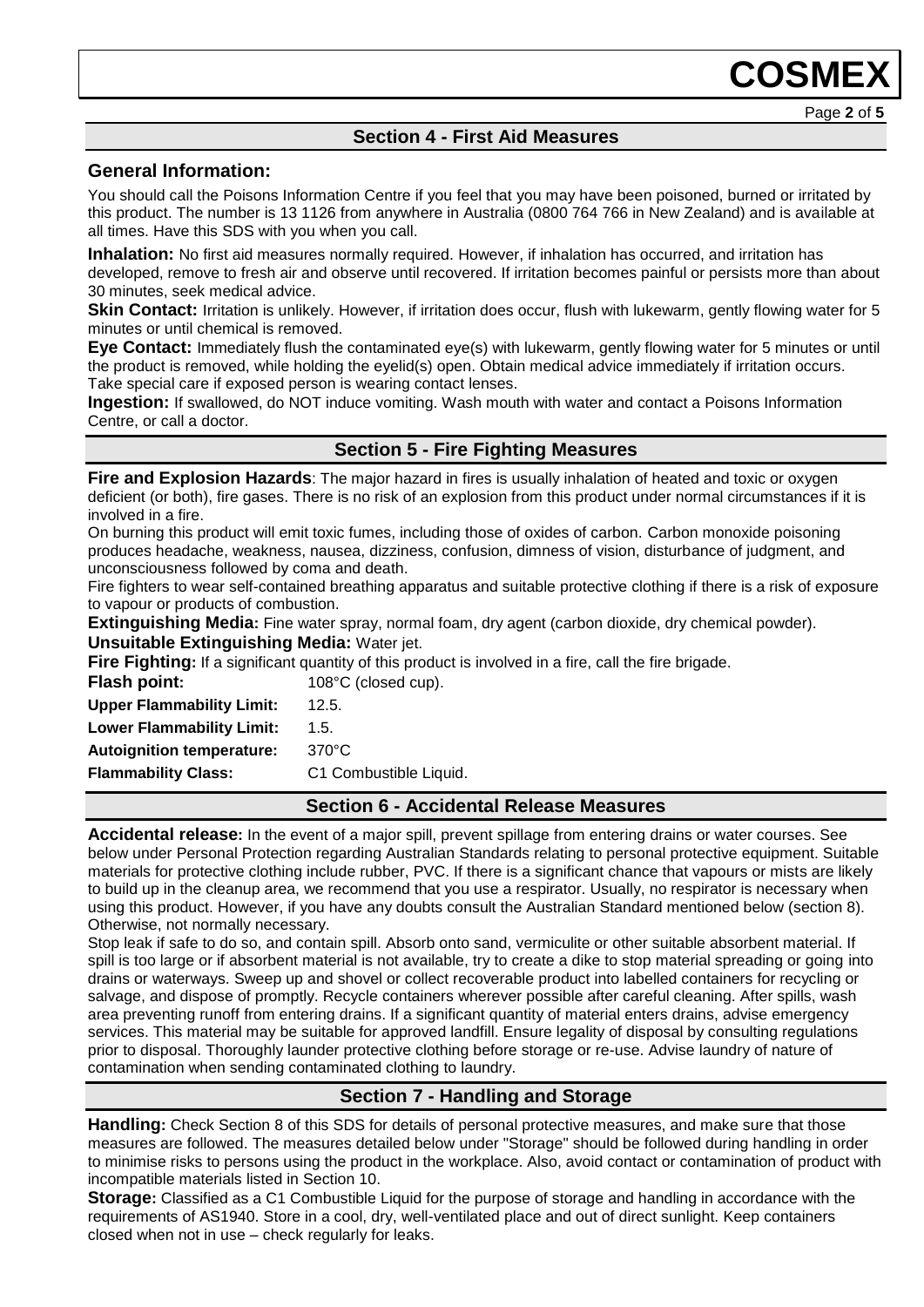Page **3** of **5**

### **Section 8 - Exposure Controls and Personal Protection**

The following Australian Standards will provide general advice regarding safety clothing and equipment: Respiratory equipment: **AS/NZS 1715**, Protective Gloves: **AS 2161**, Occupational Protective Clothing: AS/NZS 4501 set 2008, Industrial Eye Protection: **AS1336** and **AS/NZS 1337**, Occupational Protective Footwear: **AS/NZS2210**.

#### **SWA Exposure Limits TWA (mg/m<sup>3</sup>**

### **) STEL (mg/m<sup>3</sup> )**

Exposure limits have not been established by SWA for the significant ingredients in this product.

No special equipment is usually needed when occasionally handling small quantities. The following instructions are for bulk handling or where regular exposure in an occupational setting occurs without proper containment systems. **Ventilation:** This product should be used in a well ventilated area. If natural ventilation is inadequate, use of a fan is suggested.

**Eye Protection:** Not required

**Skin Protection: Not required.** 

**Protective Material Types:** We suggest that protective clothing be made from the following materials: rubber, PVC.

**Respirator:** Usually, no respirator is necessary when using this product. However, if you have any doubts consult the Australian Standard mentioned above. Otherwise, not normally necessary.

#### **Section 9 - Physical and Chemical Properties:**

| <b>Physical Description &amp; colour:</b> | Clear colourless liquid.                   |
|-------------------------------------------|--------------------------------------------|
| Odour:                                    | Sweetish ester                             |
| <b>Boiling Point:</b>                     | 200-230°C at 100kPa.                       |
| <b>Freezing/Melting Point:</b>            | $-25^{\circ}$ C.                           |
| <b>Volatiles:</b>                         | 100% VOC                                   |
| <b>Vapour Pressure:</b>                   | 0.013 kPa at 20°C (water vapour pressure). |
| <b>Vapour Density:</b>                    | No data.                                   |
| <b>Specific Gravity:</b>                  | 1.09 approx                                |
| <b>Water Solubility:</b>                  | Insoluble in water.                        |
| pH:                                       | Not applicable.                            |
| <b>Volatility:</b>                        | No data.                                   |
| <b>Odour Threshold:</b>                   | No data.                                   |
| <b>Evaporation Rate:</b>                  | As for water.                              |
| <b>Coeff Oil/water Distribution:</b>      | No data                                    |
| <b>Autoignition temp:</b>                 | $370^{\circ}$ C                            |

### **Section 10 - Stability and Reactivity**

**Reactivity:** This product is unlikely to react or decompose under normal storage conditions. However, if you have any doubts, contact the supplier for advice on shelf life properties.

**Conditions to Avoid:** Avoid exposure to heat..

**Incompatibilities:** Oxidising agents.

**Polymerisation:** This product will not undergo polymerisation reactions.

# **Section 11 - Toxicological Information**

#### **Information on toxicological effects:**

| Acute toxicity                                            | No known significant effects or hazards.<br>Acute Oral LD50: Rat > 5000mg/kg |
|-----------------------------------------------------------|------------------------------------------------------------------------------|
| Skin corrosion/irritation                                 | No known significant effects or hazards.                                     |
| Serious eye damage/irritation                             | No known significant effects or hazards.                                     |
| Respiratory or skin sensitisation                         | No known significant effects or hazards.                                     |
| Germ cell mutagenicity                                    | No known significant effects or hazards.                                     |
| Carcinogenicity                                           | No known significant effects or hazards.                                     |
| Reproductive toxicity                                     | No known significant effects or hazards.                                     |
| Specific target organ toxicity<br>(STOT)- single exposure | No known significant effects or hazards.                                     |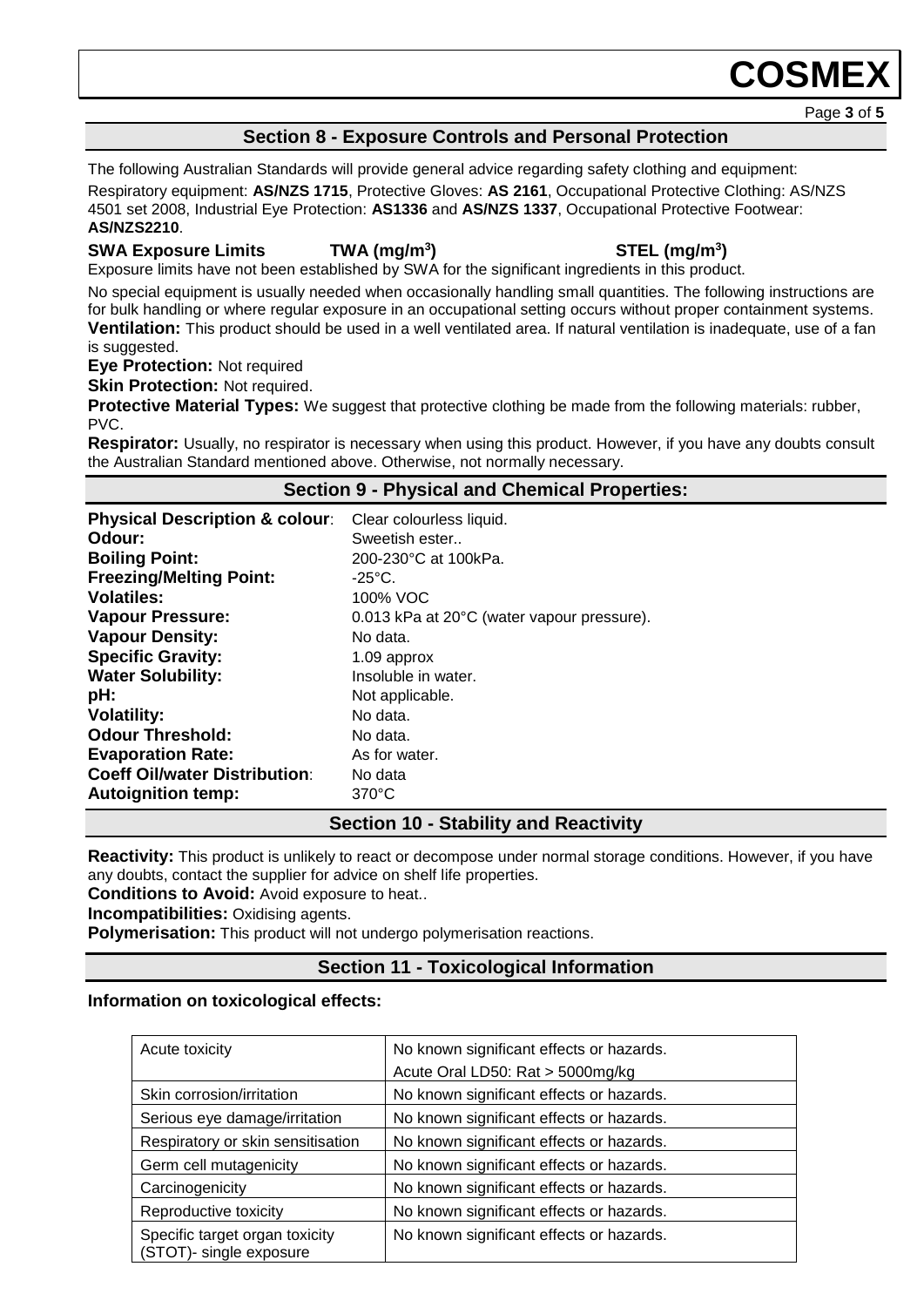Page **4** of **5**

| Specific target organ toxicity<br>(STOT)- repeated exposure | No known significant effects or hazards. |  |
|-------------------------------------------------------------|------------------------------------------|--|
| Aspiration hazard                                           | No known significant effects or hazards. |  |

### **Classification of Hazardous Ingredients**

### **Ingredient: Health effects:**

Product contains no hazardous ingredients.

# **Potential Health Effects**

#### **Inhalation:**

**Short Term Exposure:** Available data indicates that this product is not harmful. However product may be mildly irritating, although unlikely to cause anything more than mild transient discomfort.

**Long Term Exposure:** No data for health effects associated with long term inhalation.

### **Skin Contact:**

**Short Term Exposure:** Available data indicates that this product is not harmful. It should present no hazards in normal use.

**Long Term Exposure:** No data for health effects associated with long term skin exposure.

#### **Eye Contact:**

**Short Term Exposure:** This product is believed to be mildly irritating to eyes, but is unlikely to cause anything more than mild transient discomfort.

**Long Term Exposure:** No data for health effects associated with long term eye exposure.

#### **Ingestion:**

**Short Term Exposure:** Significant oral exposure is considered to be unlikely. However, this product is an oral irritant. Symptoms may include nausea and vomiting. Other symptoms may also become evident, but all should disappear once exposure has ceased.

**Long Term Exposure:** No data for health effects associated with long term ingestion.

#### **Carcinogen Status:**

**SWA:** No significant ingredient is classified as carcinogenic by SWA.

**NTP:** No significant ingredient is classified as carcinogenic by NTP.

**IARC:** No significant ingredient is classified as carcinogenic by IARC.

### **Section 12 - Ecological Information**

Insufficient data to be sure of status. Expected to not be an environmental hazard. Avoid contaminating waterways.

Persistence and degradability: Readily biodegradable and phosphate free.

48hr EC50 (Daphnia magna): 122.1-163.5 mg/L

96hr LC50 (Fathead minnow): 19.6 – 26.2 mg/L

### **Section 13 - Disposal Considerations**

**Disposal:** Containers should be emptied as completely as practical before disposal. If possible, recycle product and containers either in-house or send to recycle company. If this is not practical, send to a commercial waste disposal site.

# **Section 14 - Transport Information**

**UN Number:** This product is not classified as a Dangerous Good by ADG, IATA or IMDG/IMSBC criteria. No special transport conditions are necessary unless required by other regulations.

### **Section 15 - Regulatory Information**

**AICS:** All of the significant ingredients in this formulation are compliant with NICNAS regulations.

#### **Section 16 - Other Information**

**This SDS contains only safety-related information. For other data see product literature.**